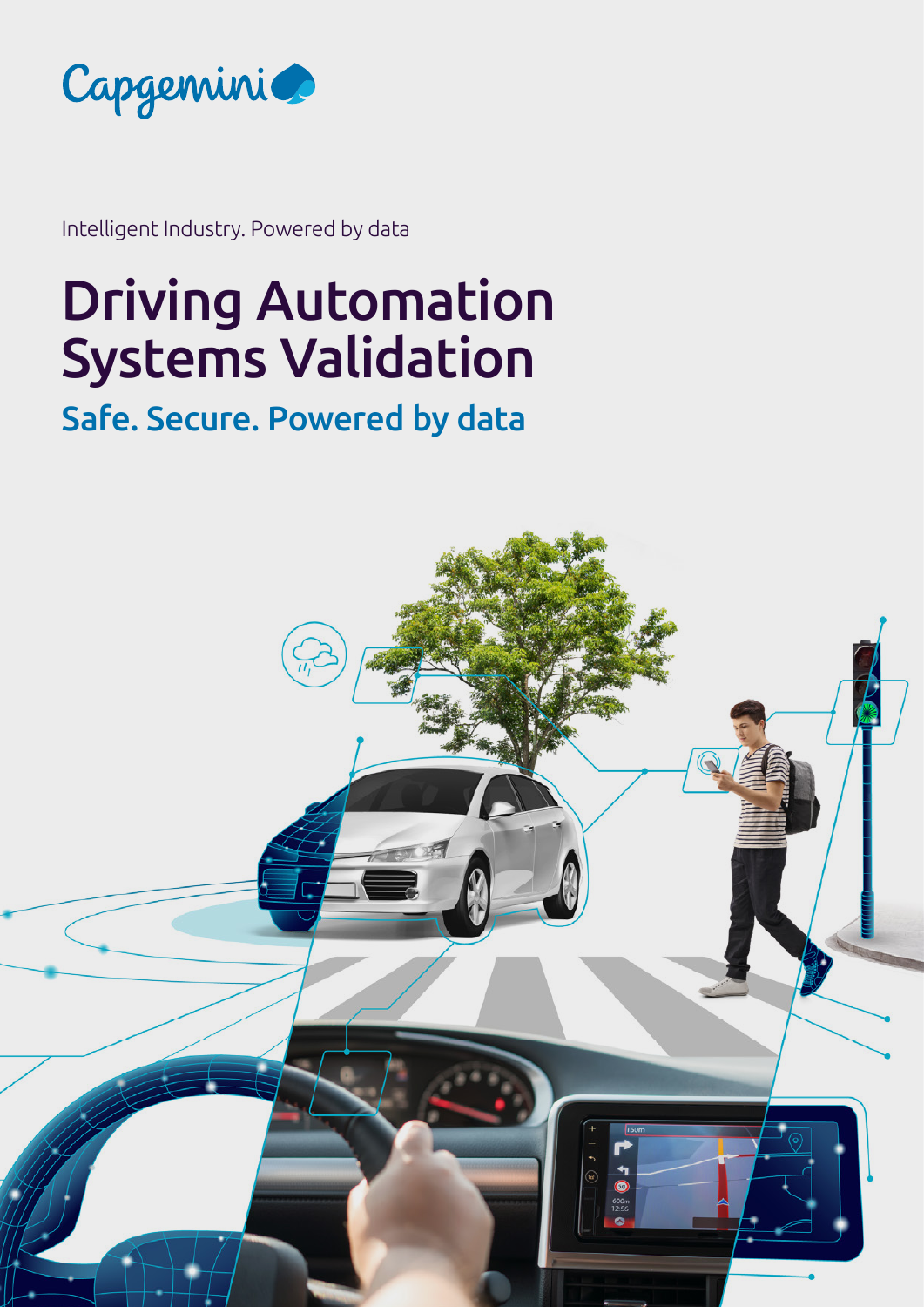For the majority of automotive original equipment manufacturers (OEMs) building this functionality into existing processes and products is a highly complex exercise, needing all the resources of Intelligent Industry. Capgemini has already done a lot of the background work, and can bring live proofs of concepts (POCs), and a constantly growing dataset, to OEMs to help them rapidly adopt the underlying architecture and technologies of autonomous driving.

## Data-driven evolution

There are five levels of autonomous driving, with manual driving being zero and fully driverless vehicles at level five. Levels one to two include common features like lane departure warnings and adaptive braking – but the step from level two to three is a real leap. This is because even partially autonomous operation, with a driver required to make interventions, demands a massive amount of data, processing and testing.

A single vehicle can generate several hundreds of petabytes of data through driving. Even so, no vehicle can drive enough miles and generate enough data to anticipate how to behave in any scenario on a public road. It needs virtual modeling and constant learning. Capgemini can help you build and manage data sets for training the models and evolving a vehicle's algorithms based on a combination of simulation and real-world data.

Fully autonomous driverless vehicles are the holy grail of the automotive industry. While there is still a long way to go, Capgemini's Driving Automation Systems Validation means we can help plot the road map for this journey with confidence, safety and trust.

> **IMPLEMENT** Deploying driving **OPERATE** automation systems, digital V&V infrastructure.



**OPERATE** Operating driving automation systems digital V&V.

#### **The new law of the road**

Reference architecture: we are continuously developing on our experience in cloud infrastructure and data management in ADAS. We also have working prototypes to build on, and POCs to demonstrate how end-to-end tests will work.

The rollout of autonomous driving depends not just on technology, but also compliance with governing standards: autonomous vehicles have to be proven to be safe. While there are possibly fewer risks in applications such as agriculture and shuttle services in enclosed areas, there are regulatory obstacles for autonomous driving on public roads.

Driving data has to be gathered, stored, annotated, visualized, analyzed and then made available to all the different stakeholders in the development lifecycle. And there are several safety regulatory standards coming, including ISO 262262, which require that manufacturers collect and store this data.

Capgemini can help companies manage all this data, in preparation for industry compliance standards. For many companies, the roadmap is to implement autonomous and safety functions in all their models. Capgemini can also manage the complete validation and verification of these features so OEMs can concentrate their R&D efforts in progressing to higher levels of autonomy.

Definfing driving automation *ADVISE* systems, digital V&V process and infrastructure.

#### Why Capgemini?

End-to-end capabilities: Capgemini can help build the data sets and architecture to make the journey to autonomy more straightforward. We also have hands-on experience in the combination of technology and engineering to bring ADAS to life.

Experience and scale: Capgemini is a well-known and trusted partner with many automotive OEMs, and we can scale the cloud networks that ADAS relies on, providing total security for the petabytes of data the networks handle.



Responsibility: we help OEMs work our the relevant responsibilities for the safety of any autonomous systems and technologies that we develop together.

# *DRIVING AUTOMATION SYSTEMS - DIGITAL V&V*

End to End support on the advanced Driving Automation Systems Validation & Verification Journey

# *DRIVING AUTOMATION SYSTEMS VALIDATION BENEFITS*

- Orchestration of entire autonomous driving validation cycle
- Experience and scale to gather, store and analyse petabytes of data from road tests and simulated driving
- Datasets, proofs of concepts and use cases for training models and algorithms